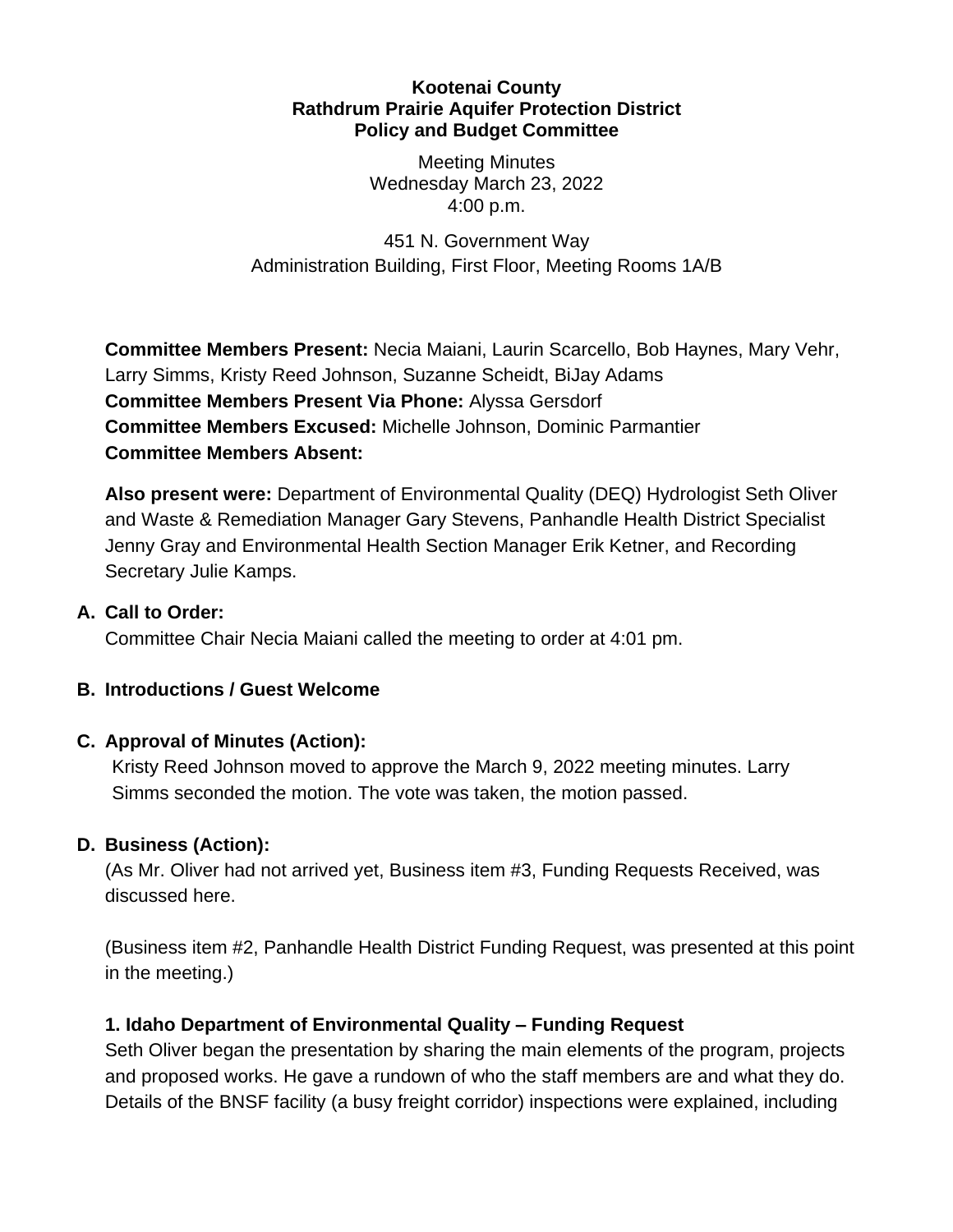the number of monitoring wells around the facility, what they measure, design of the platform, standpipe activity, and the annual tests.

They had an education and outreach program, which he and Jenny Gray have done, giving presentations at area high schools. Also part of the program is spent giving technical assistance on various topics, on request. He also shared details of their isotope sampling.

DEQ's funding request would cover the BNSF refueling facility inspections, provide technical assistance on personnel and operational costs as well as the education costs. He gave a breakdown of the budget that includes 2023 capital expenditures and salaries. Mr. Oliver also gave details of the Atlas project which they hope to finish by September and the Confluence Project. A breakdown of the expenditures of the budget was shared.

### **2. Panhandle Health District – Funding Request**

Jenny Gray, program coordinator for Panhandle Health District gave a budget funding request presentation. She shared staff information including inspectors, program accomplishments, a closeout report as well as the budget request. There were some limitations in their community outreach program because of covid but were able to get more events done later in 2021. Other projects listed: Confluence Project, Hayden Canyon Charter School, CDA Chamber Natural Resource Committee, Atlas Water Quality Monitoring, and other well sampling and monitoring sewer management including working with cities on sewer connections.

At 4:18 pm, Erik Ketner joined the presentation to give an update on the 5-acre rule. He stated that progress had been made via two approaches. Kootenai County passed an Emergency Septic Ordinance to help on a temporary basis but it is only effective in unincorporated areas, not local municipalities. A permanent ordinance is a goal. The Governor's office agrees that the 5-acre rule is a benefit but can only support it in theory.

Ms. Gray concluded with a Budget Closeout Report. One goal of theirs is to get a third field inspector. She also noted that they can't charge inspection fees anymore which is reflected in the higher budget request for FY 2023.

### **3. Funding Requests Received**

a. Supplemental Information – City of Rathdrum The City of Rathdrum modified their request to 13,000. Information on this is included in the board's packets at this meeting. This will be scheduled for review along the other requests so an initial recommendation to the Board of County Commissioners can be made on what to fund.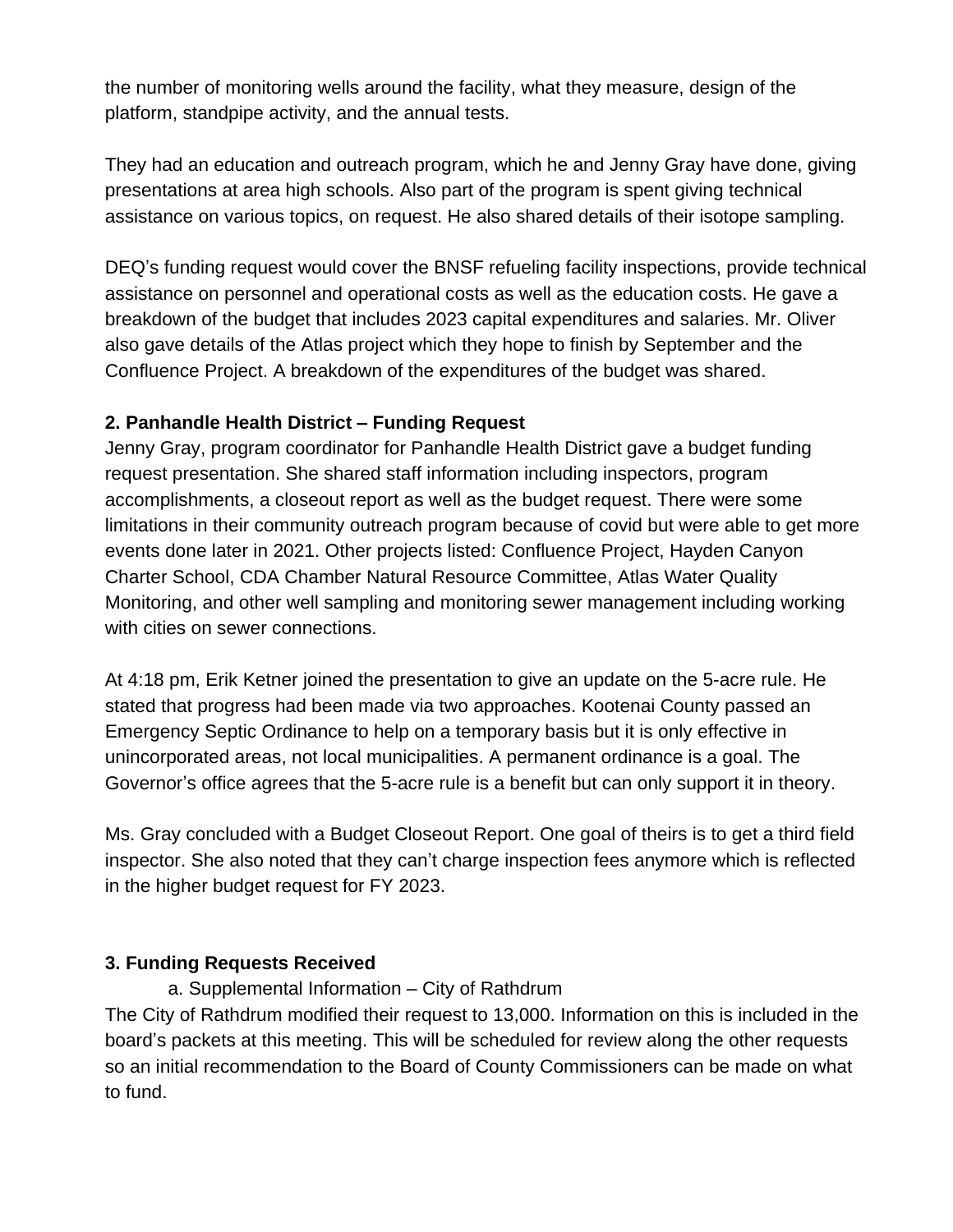b. County Legal Questions None

c. Schedule for Review and Recommendation of Requests

In the next couple of weeks, discussions will need to take place on these funding requests. The APD board was asked for input on dates to do this.

## **4. Special Committee and Assignments Reports**

a. Master Plan Workshop 2 Agenda (Assign subcommittee) Rand will be unable to participate in the future. The board will look for a proper facilitator so that the entire board can participate in the process. Legal will be asked as to who can be used, but a local person is preferable. The possibility of putting out an RFQ was discussed. It would be helpful if they were educated about the Aquifer and knew the process of doing a master plan. When Ms. Maini asked for board member who could work on finding a facilitator, Ms. Scheidt, Ms. Vehr, and Mr. Adams stepped forward.

### b. Fund Balance Next Steps (Assign Subcommittee)

It was suggested to start a list that will help quantify what APD has planned for the fund balance. This could be a kind of short term, condensed version of where the fund balance is going. Ms. Maini will start a draft of this, and Ms. Vehr and Ms. Scheidt will help as well.

### **E. Member Comments (Discussion)**

Mr. Scarcello was contacted by Hannah Neff at the CDA Press and an article about him will be published in the near future.

Ms. Vehr reached out to Jim Hudson's son Cody about the presentation for his father, and is waiting for a response from him.

### **F. Cooperating Agency Comments (Discussion)**

None. Mr. Oliver was asked about the Alta status and he will speak with Robin Nimmer about it.

### **G. Public Comment (Discussion)**

None.

# **Adjournment (Action)**

Mr. Haynes moved to adjourn the meeting. Mr. Simms seconded the motion. The vote was taken and the motion passed. The meeting adjourned at 5:50 pm.